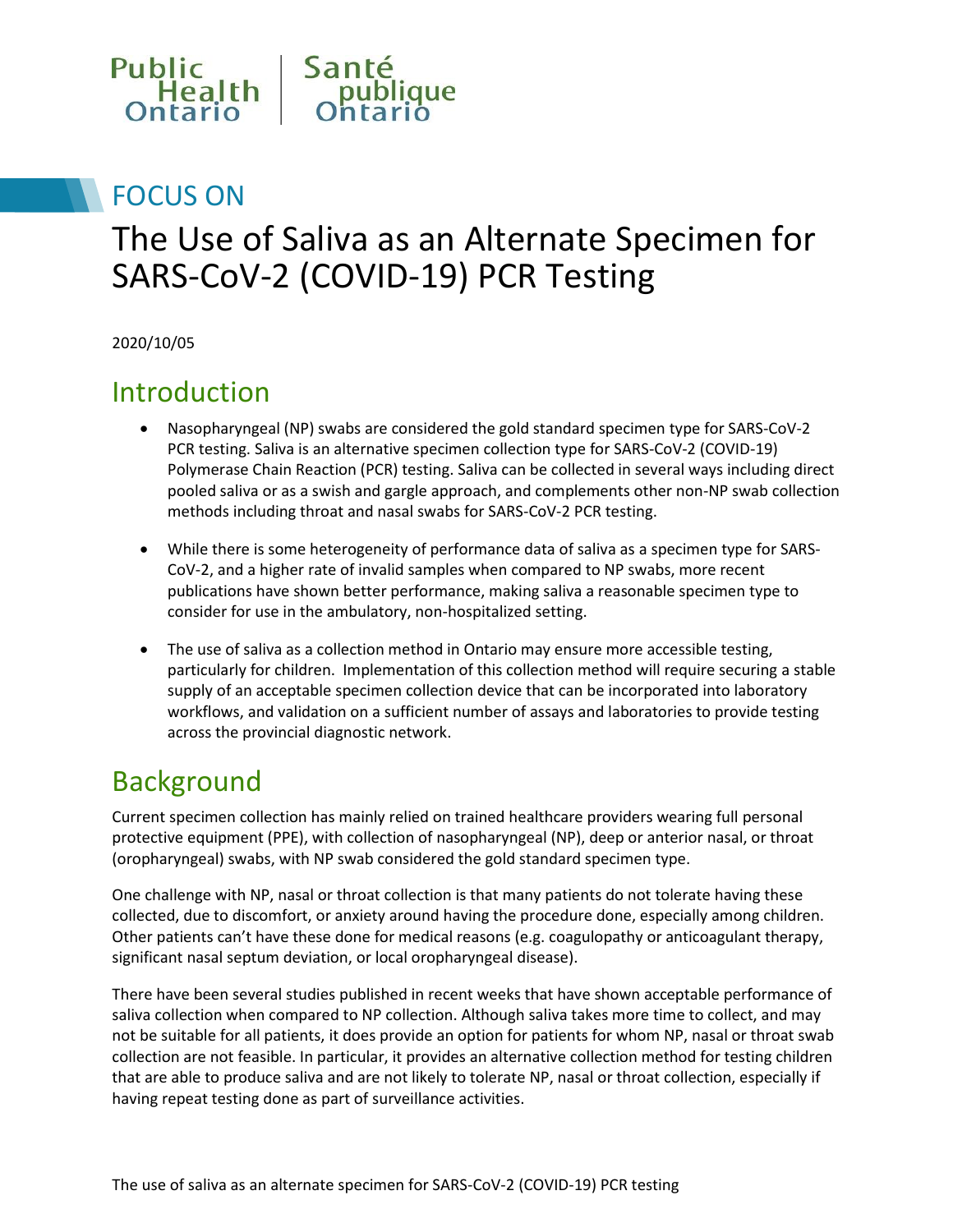Using saliva as an alternate specimen would also provide the option of specimen self-collection, potentially reducing the amount of close contact required between the healthcare provider (HCP) and the patient, and reducing associated PPE use. It would also provide more flexibility around testing although some supervision may be required, the HCP will not need to be trained in respiratory specimen collection, which is considered a controlled act.

# Performance characteristics of saliva specimens for the detection of SARS-CoV-2 (COVID-19)

This document complements and updates the information provided on saliva testing provided by PHO on September 15, 2020 in the document titled[, EVIDENCE BRIEF: The Use of Alternate Sample Collection](https://www.publichealthontario.ca/-/media/documents/ncov/evidence-brief/2020/08/eb-covid-19-pcr-testing-alternative-collection-testing.pdf?la=en)  [Methods for COVID-19 PCR Testing.](https://www.publichealthontario.ca/-/media/documents/ncov/evidence-brief/2020/08/eb-covid-19-pcr-testing-alternative-collection-testing.pdf?la=en)

Several studies have evaluated the performance characteristics of saliva for detection of SARS-CoV-2, and new publications are being released at a rapid pace. Some key recent studies and their findings are as follows:

- Saliva as a possible alternative to NP samples has been reported in several studies for COVID-19 testing. The studies showed that sensitivity in saliva samples varied from 69.2% to 97.1% when compared to NP samples. $1-3$
- A recent August 2020 meta-analysis including studies published between January 1 and April 25, 2020 calculated sensitivity of the saliva testing to be 91% [95% CI: 80%—99%] compared to 98% [95%CI: 89%-100%] in NP for previously confirmed COVID-19 patients.<sup>4</sup> The authors also found that viral loads were higher in NP tests compared to saliva, and concluded that saliva-based testing is promising, though more data is needed from diagnostic accuracy studies. The authors also noted that there were 18 registered ongoing clinical trials of saliva-based tests for detection of SARS-CoV-2.
- An Ontario hospital-based study involving hospitalized patients showed a significant difference in the sensitivity between NP swabs versus saliva (89% versus 72%).<sup>5</sup> In addition, they and other Ontario researchers found that there were a higher number of invalid tests observed in salivabased testing compared to NP testing and that high volumes of saliva were required, making collection cumbersome. This problem has been overcome with centrifugation at one Ontario laboratory, which has completed a full validation of saliva as an acceptable specimen for SARS-CoV-2 PCR testing on a commercial PCR platform (cobas® SARS-CoV-2, Roche Diagnostics), already in use at that laboratory (2020 email from L. Goneau; unreferenced).
- In April 2020 the Food and Drug Administration (FDA) granted emergency use authorization (EUA) to Rutgers' RUCDR Infinite Biologics and its collaborators for a collection approach that utilizes saliva as the primary test biomaterial for the SARS-CoV-2 coronavirus.<sup>6</sup> Another accelerated EUA for the "Curative-Korva SARS-Cov-2 Assay," which was specifically designed for use with saliva, was also approved.<sup>7</sup>
- A recent publication from investigators at Yale has presented a detailed validation of using saliva as a specimen for testing using the N1 gene target of Centers for Disease Control and Prevention (CDC's) real-time PCR assay without nucleic acid extraction.<sup>8-9</sup> This protocol (SalivaDirect) provides an easy saliva self-collected method, into a dry, sterile container. Agreement of >94%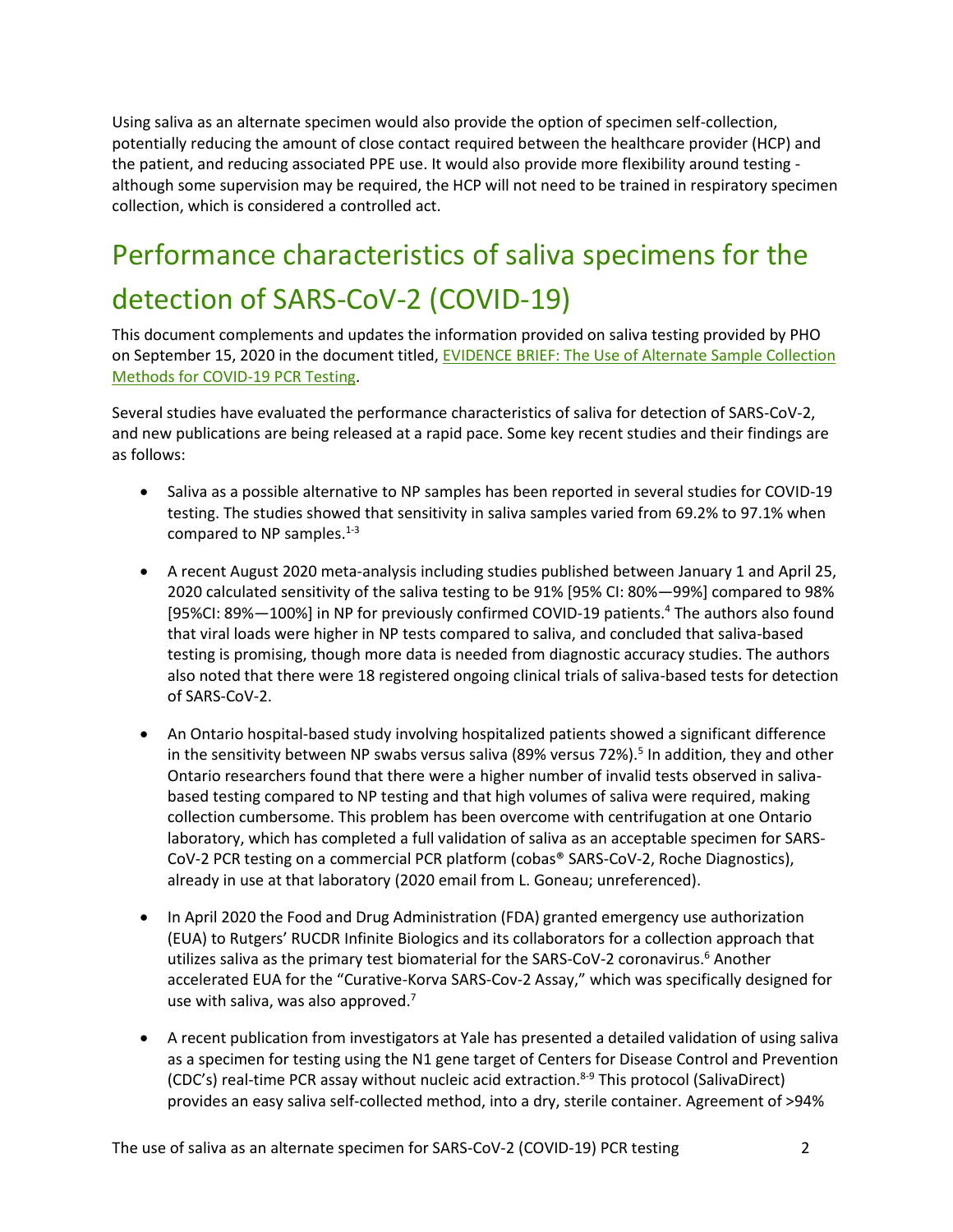with NP swab testing was documented by the investigators. The testing approach has received a lot of attention in the media, and a trial is ongoing including NBA players. It received Emergency Use Authorization from the FDA on August 15, 2020.<sup>10</sup>

- Another publication by the same group of Yale investigators conducted nucleic acid extraction with real-time PCR testing among hospitalized confirmed COVID-19 cases. At one to five days after diagnosis, they reported a saliva sensitivity of 81% [95% CI: 71%—96%] and NP swab sensitivity of 71% [95% CI: 67%—94%], suggesting at least similar sensitivity during hospitalization.<sup>9</sup> They also tested 495 asymptomatic healthcare workers - SARS-CoV-2 RNA was detected in 13, and all were confirmed on a follow up NP swab; 9/13 had parallel self-collected NPS, among which only 2/9 were positive.
- A recent large study was conducted at Eastern Ontario Regional Laboratory in Ottawa and the National Microbiology Laboratory (NML) including 1939 paired swab and saliva samples collected from patients who were asymptomatic or with mild symptoms. SARS-CoV-2 E gene was detected in 70 samples, 80% with swabs and 68.6% with saliva.<sup>11</sup> Thirty-four participants (48.6%) tested positive for SARSCoV-2 on both swab and saliva samples. Twenty-two (31.4%) participants tested positive with swab alone and 14 (20%) who tested positive with saliva alone. This study was conducted using a commercial collection kit and transport media, which may have contributed to lower sensitivity than has been reported in other studies where saliva was collected in a sterile dry container.
- A study conducted in British Columbia evaluated saline mouth rinse/gargle (swish and gargle) approach for collecting saliva sample for detection of SARS-CoV-2. In addition, they collected neat saliva and NP swabs to compare performance characteristics of each sample type.<sup>12</sup> They found the swish/gargle method had sensitivity of 97.5% [95 CI: 86.9%—99.9%] compared to 78.8% [95% CI: 61%—91%] for neat saliva. It is unclear why there was a significant difference in the sensitivity between swish/gargle method and saliva method. More studies are needed to confirm these findings.
- British Columbia Centre for Disease Control has introduced a gargling method for specimen collection on September 18, 2020 for school-aged children.<sup>13</sup> As yet, no other provinces have implemented saliva as a specimen for SARS-CoV-2 PCR testing, though there is ongoing evaluation.
- **•** Recently, a study from Japan used a saliva method for screening asymptomatic patients.<sup>14</sup> The asymptomatic included 2 separate cohorts: 1. asymptomatic patient with exposure to a confirmed case; 2. asymptomatic travelers arriving at Tokyo and Kansai airports. The sensitivity of saliva was reported to be 92% [90% CI: 83% to 97%] compared to 86% [90% CI: 77% to 93%] for NP swab.

#### **Conclusions**

The literature on the use of saliva for COVID-19 testing is rapidly evolving and expanding. The amount of data on saliva testing is increasing at a fairly rapid pace. Although findings are variable across different studies, overall, saliva appears to be an acceptable specimen, though it is generally less sensitive than NP swabs, the gold standard for SARS-CoV-2 PCR testing.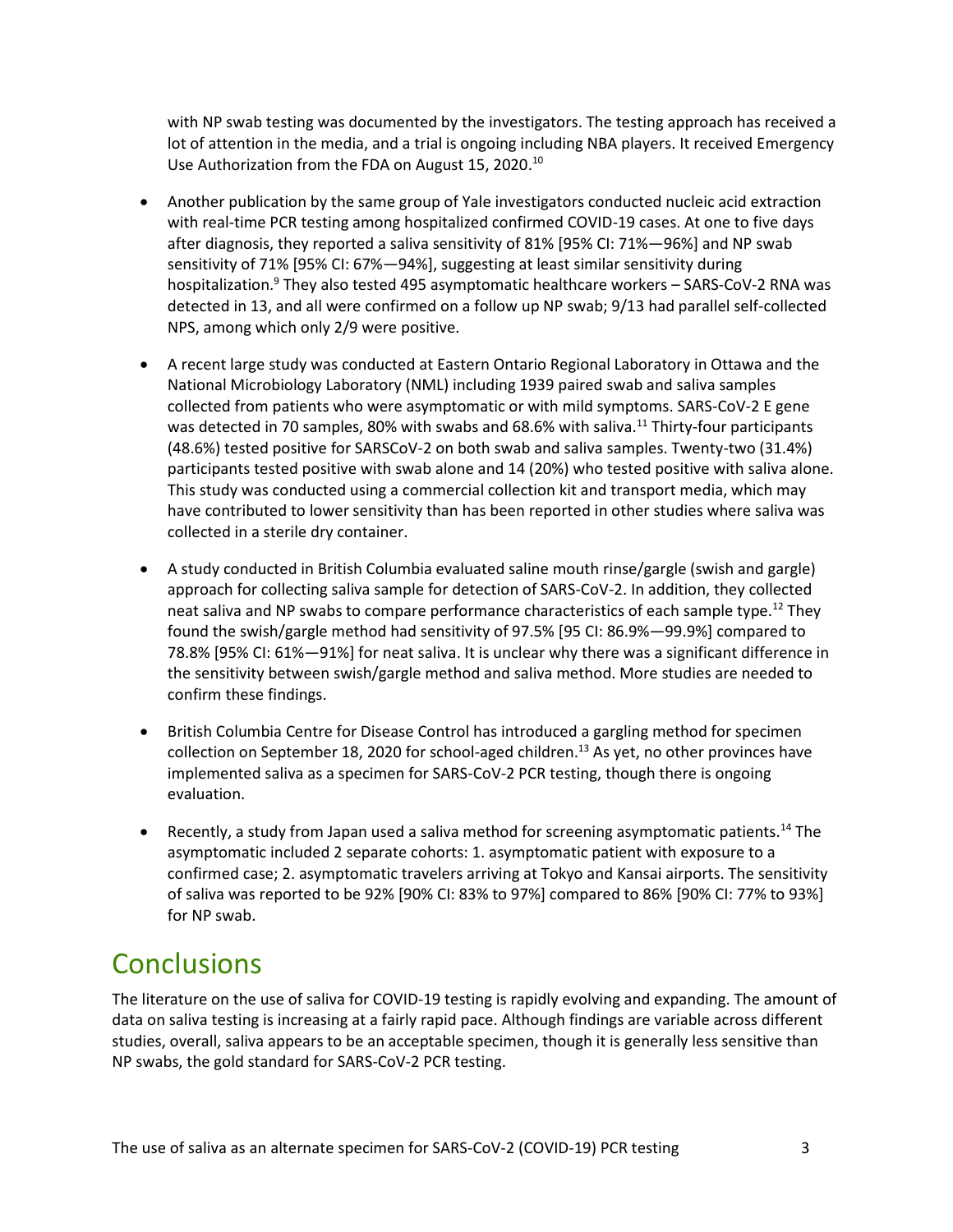- Based on these studies, it is reasonable to recommend accepting saliva specimens for SARS-CoV-2 testing in Ontario.
- Saliva collection provides an additional benefit of allowing self-collection, though direct supervision will still be required for some patients. This reduces the potential exposure of health care workers (HCWs) and has an added benefit of reducing the amount of PPE used. It may also facilitate self-collection away from a healthcare facility.
- The option of saliva as a clinical specimen will increase options for collection of clinical specimens in ambulatory children, including when done for surveillance initiatives. However, anterior nasal swabs may be as acceptable to children, and easier and faster to collect than saliva specimens which take some time to produce. Like saliva, anterior nasal swabs will also likely have reduced sensitivity when compared to NP swabs.
- Due to possible lower sensitivity compared to NP swabs, the use of saliva should be limited to patients seen in ambulatory settings, such as assessment centres. Whenever possible, it should not be used for hospitalized patients, or symptomatic patients tested as part of outbreaks, where the highest sensitivity specimen (NP) is preferred.
- PHO Laboratory is validating saliva testing and swish and gargle on the laboratory developed test (LDT) performed at PHO.
- For saliva sample to be used across the province, it is important for majority of laboratories, including the core group of laboratories to validate and implement this method in their settings. Furthermore, it is critical to identify and secure a stable supply of small calibre collection containers that can be stored and handled efficiently in laboratories.
- Future studies on the use of saliva as a clinical specimen for SARS-CoV-2 PCR testing will be evaluated by PHO as they are released, and if there are concerns about the performance characteristics (e.g. sensitivity, specificity), the approach to using saliva will be reassessed.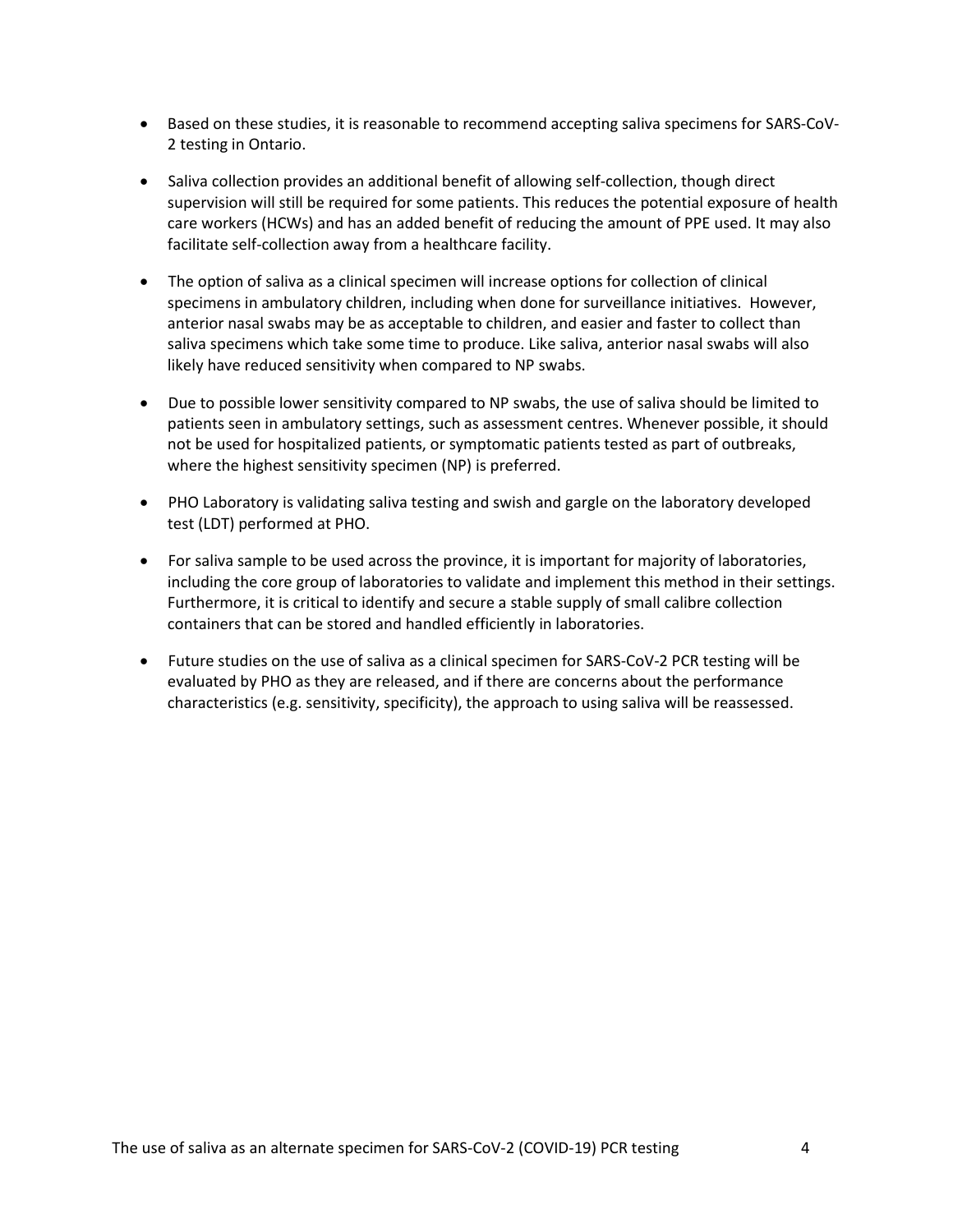## References

- 1. Becker D, Sandoval E, Amin A, De Hoff P, Diets A, Leonetti N, et al. Saliva is less sensitive than nasopharyngeal swabs for COVID-19 detection in the community setting. medRxiv 20092338 [Preprint]. 2020 May 17 [cited 2020 Sep 29]. Available from: <https://doi.org/10.1101/2020.05.11.20092338>
- 2. Miller M, Jansen M, Bisignano A, Mahoney S, Wechsberg C, Albanese N, et al. Validation of a selfadministrable, saliva-based RT-qPCR test detecting SARS-CoV-2. medRxiv 20122721 [Preprint]. 2020 Jun 09 [cited 2020 Sep 29]. Available from:<https://doi.org/10.1101/2020.06.05.20122721>
- 3. Williams E, Bond K, Zhang B, Putland M, Williamson DA. Saliva as a non-invasive specimen for detection of SARS-CoV-2. J Clin Microbiol. 2020;58(8):e00776-20. Available from: <https://doi.org/10.1128/jcm.00776-20>
- 4. Czumbel LZ, Kiss S, Farkas N, Mandel I, Hegyi A, Nagy A, et al. Saliva as a candidate for COVID-19 diagnostic testing: a meta-analysis. Front Med (Lausanne). 7:465. Available from: <https://doi.org/10.3389/fmed.2020.00465>
- 5. Jamal AJ, Mozafarhashjin M, Coomes E, Powis J, Li AX, Paterson A, et al. Sensitivity of nasopharyngeal swabs and saliva for the detection of severe acute respiratory syndrome coronavirus 2 (SARS-CoV-2). Clin Infect Dis. 2020 Jun 25 [Epub ahead of print]. Available from: <https://doi.org/10.1093/cid/ciaa848>
- 6. US Food and Drug Administration. Accelerated emergency use authorization (EUA) summary: the SDI SARS-CoV-2 assay: (SDI laboratories) [Internet]. Silver Spring, MD: US Food and Drug Administration; 2020 [cited 2020 Sep 29]. Available from: <https://www.fda.gov/media/136877/download>
- 7. Hinton, DM. Device: Curative-Korva SARS-Cov-2 Assay [Internet]. Letter to: Fred Turner (Curative Inc., Menlo Park, CA). Silver Spring, MD: US Food and Drug Administration; 2020 [cited 2020 Sep 29]. Available from[: https://www.fda.gov/media/137088/download](https://www.fda.gov/media/137088/download)
- 8. Vogels CBF, Watkins AE, Harden CA, Brackney D, Shafer J, Wang J, et al. SalivaDirect: a simplified and flexible platform to enhance SARS-CoV-2 testing capacity. medRxiv 20167791 [Preprint]. 2020 Sep 28 [cited 2020 Sep 29]. Available from:<https://doi.org/10.1101/2020.08.03.20167791>
- 9. Wyllie AL, Fournier J, Casanovas-Massana A, Campbell M, Tokuyama M, Vijayakumar P, et al. Saliva or nasopharyngeal swab specimens for detection of SARS-CoV-2. N Engl J Med. 2020;383(13):1283- 6. Available from:<https://doi.org/10.1056/nejmc2016359>
- 10. Hinton, DM. Device: SalivaDirect [Internet]. Letter to: Nathan Grubaugh (Yale School of Public Health, Department of Epidemiology of Microbial Diseases, New Haven, CT). Silver Spring, MD: US Food and Drug Administration; 2020 [cited 2020 Sep 29]. Available from: <https://www.fda.gov/media/141194/download>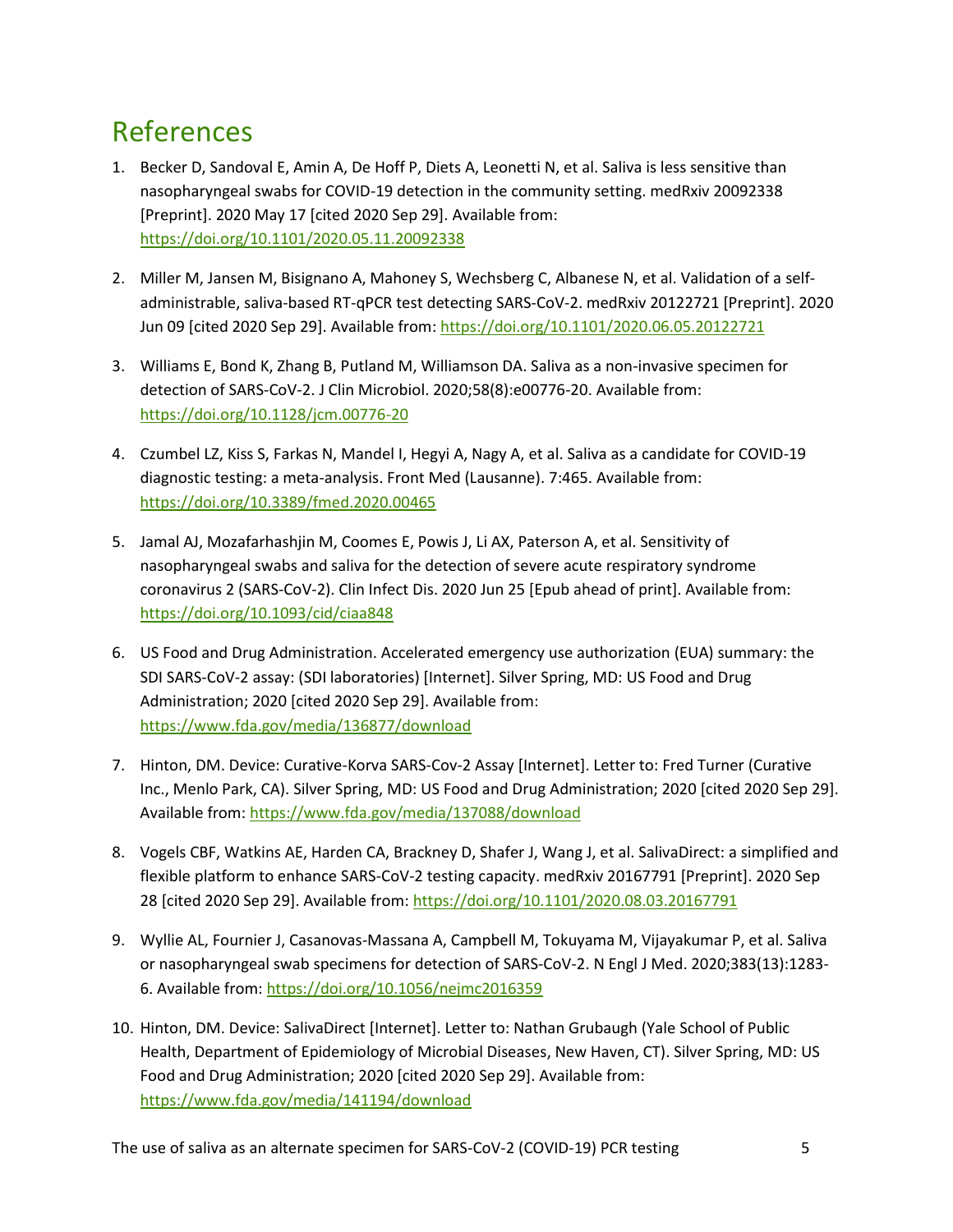- 11. Caulley L, Corsten M, Eapen L, Whelan J, Angel JB, Antonation K, et al. Salivary detection of COVID-19. Ann Intern Med. 2020 Aug 28 [Epub ahead of print]. Available from: <https://doi.org/10.7326/M20-4738>
- 12. Goldfarb DM, Tiley P, Al-Rawahi GN, Srigley JA, Ford G, Pedersen H, et al. Self-collected saline gargle samples as an alternative to healthcare worker collected nasopharyngeal swabs for COVID-19 diagnosis in outpatients. medRxiv 20188334 [Preprint]. 2020 Sep 14 [cited 2020 Sep 16]. Available from: <https://doi.org/10.1101/2020.09.13.20188334>
- 13. BC Centre for Disease Control. B.C. launches new mouth rinse and gargle sample collection for school-aged children [Internet]. Vancouver, BC: Provincial Health Services Authority; 2020 [cited 2020 Sep 29]. Available from: [http://www.bccdc.ca/about/news-stories/stories/2020/b-c-launches](http://www.bccdc.ca/about/news-stories/stories/2020/b-c-launches-new-mouth-rinse-and-gargle-sample-collection-for-school-aged-children)[new-mouth-rinse-and-gargle-sample-collection-for-school-aged-children](http://www.bccdc.ca/about/news-stories/stories/2020/b-c-launches-new-mouth-rinse-and-gargle-sample-collection-for-school-aged-children)
- 14. Yokota I, Shane PY, Okada K, Unoki Y, Yang Y, Inao T, et al. Mass screening of asymptomatic persons for SARS-CoV-2 using saliva. medRxiv 20174078 [Preprint]. 2020 Aug 15 [cited 2020 Sep 17]. Available from: <https://doi.org/10.1101/2020.08.13.20174078>